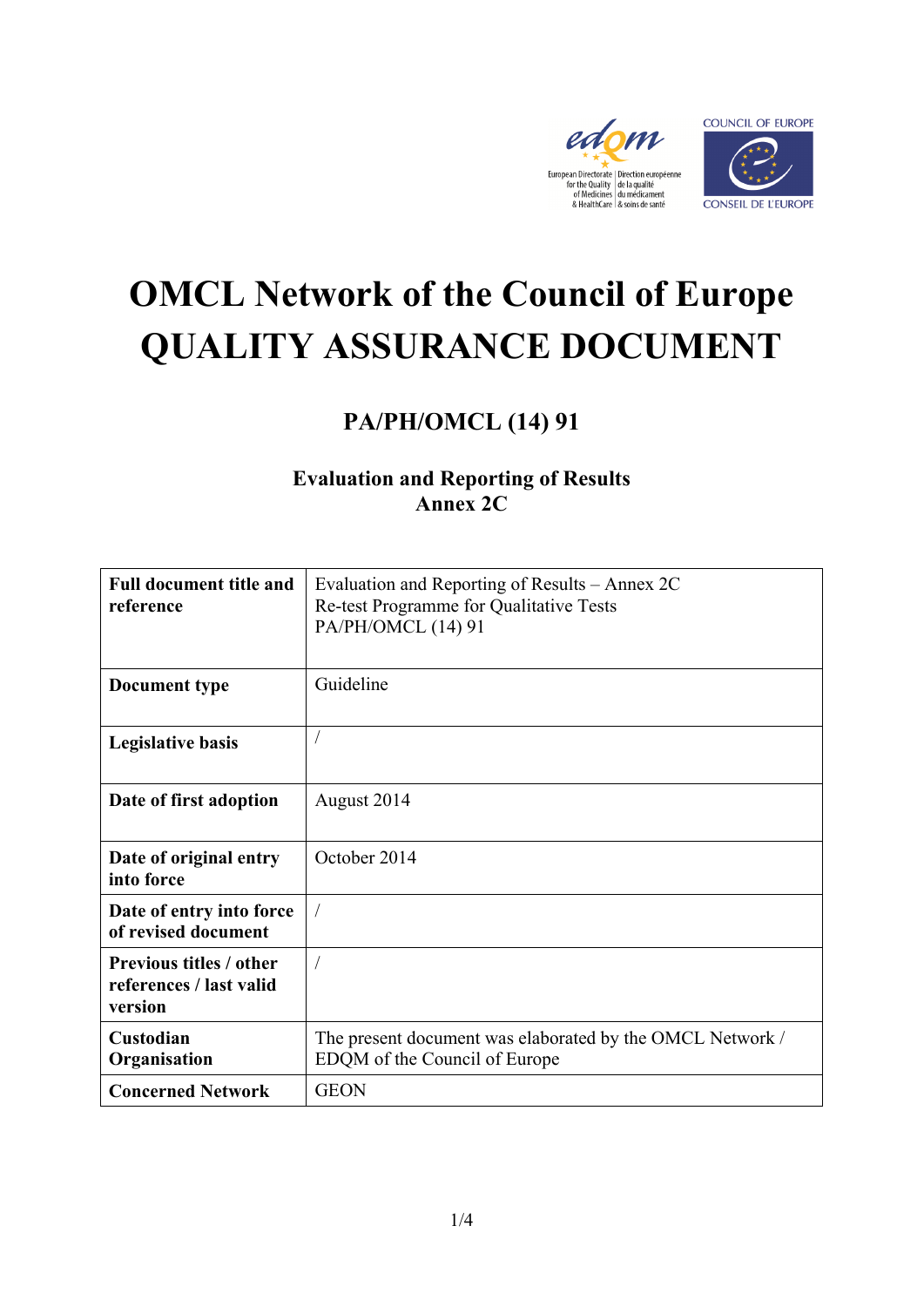#### **ANNEX II C OF THE OMCL NETWORK GUIDELINE**

#### **"EVALUATION AND REPORTING OF RESULTS"**

#### **RE-TEST PROGRAMME FOR QUALITATIVE TESTS**

#### **INTRODUCTION**

This document is an Annex of the core document "Evaluation and reporting of results", *PA/PH/OMCL (13) 113*, in its current version, and it should be used in combination with it when planning, performing and documenting the evaluation process and when reporting the results of qualitative tests.

This document should be considered as a guide to OMCLs and should not be taken as a list of compulsory requirements. It is left to the professional judgment and background experience of each OMCL to decide on the most relevant procedures to be undertaken in order to prove that the evaluation and reporting of results has been well-managed.

Special care should be taken for the documentation of qualitative OOS results that are detected visually (e.g. TLC, pharmacognosy, appearance of the pharmaceutical dosage form). Photography or documented confirmation by a second qualified analyst should be considered.

#### **FOCUS OF FAILURE INVESTIGATION**

For qualitative tests, the focus of failure investigation should be adapted. In case of non-detection of specified analytes, the focus should be on:

- influencing factors for possible analyte degradation (e.g. sample storage)
- confirmation of sample addition
- possible loss during extraction/sample preparation
- detection mechanisms of the equipment involved

In case of detection of unspecified analytes, the focus should be on:

 cross-contamination or carry-over from other samples, reference standards, surfaces, glassware or equipment.

#### **RE-TEST PROGRAMMES**

In cases where the failure investigation casts any doubts on the presence of an analyte or the absence of cross-contamination, the re-test programme should include an independent repeat test to exclude undetected errors. To consider a test result as independent, all analytical steps that may reasonably be expected to have an impact on the test result should be repeated.

The re-test strategy depends on the validation status of the test method according to the OMCL Guideline "Validation of analytical procedures (*PA/PH/OMCL (05) 47 DEF*)".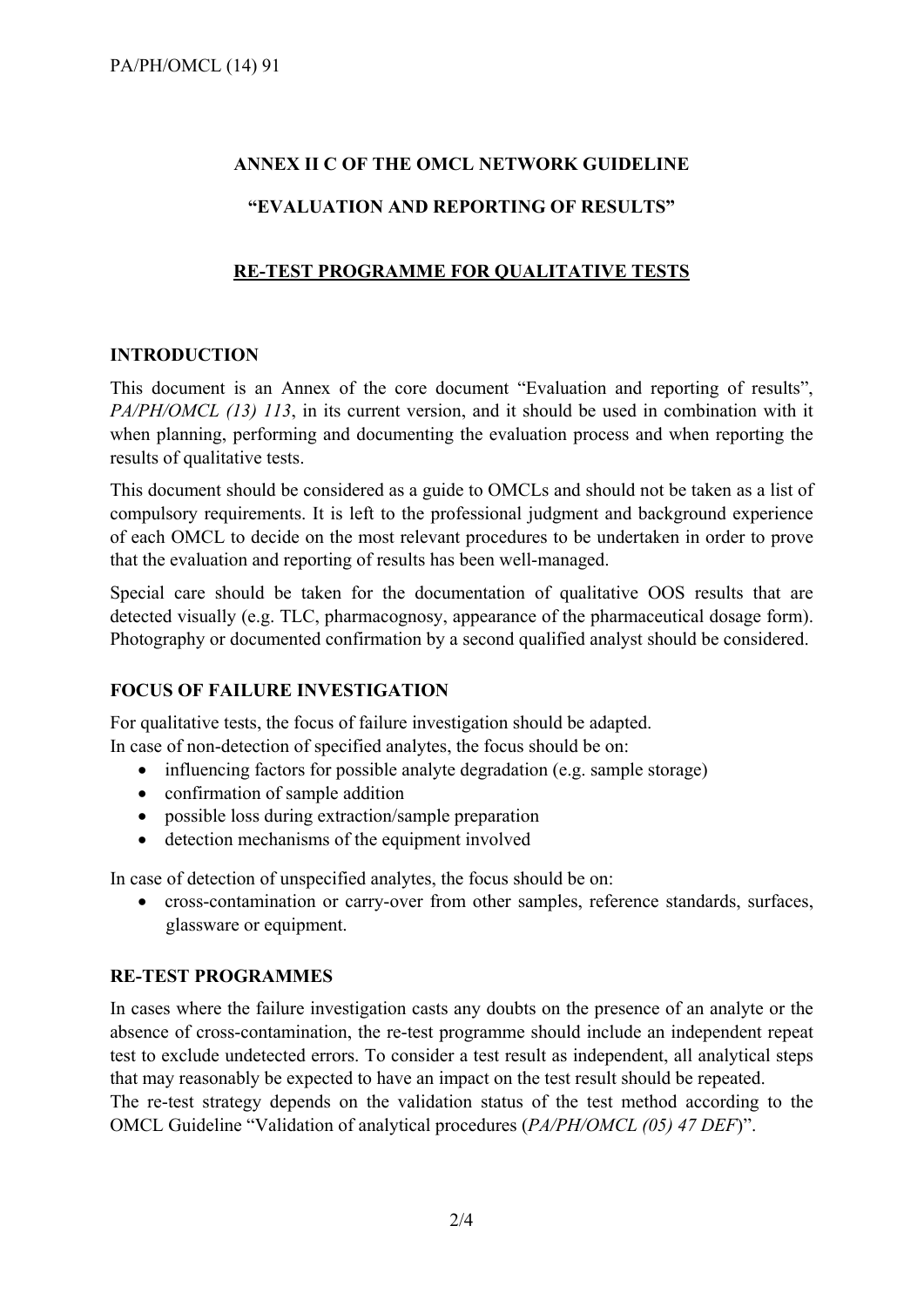#### **1. Pharmacopoeial (compendial) method** (1.1)

For analytes that are described in Ph. Eur. and are analysed according to the respective monograph, no re-test programme is required, as long as the failure investigation does not cast any doubt on the reliability of the initial OOS result.

#### **2. Method of a manufacturer** (1.2)

According to ICH Q2, it is not always possible to demonstrate that an analytical procedure is specific for a particular analyte (complete discrimination). In this case, a combination of two or more analytical procedures is recommended to achieve the necessary level of discrimination. Therefore, the marketing authorisation dossier of an authorised method should include descriptions of alternative identification methods. The re-test should be performed with the alternative method(s) as described in the dossier.

If the MAH file has been approved, but without a description of alternative confirmation methods, the laboratory should prepare an adequate re-test programme, taking into account all the characteristics of the test in question and the results of the "initial OOS" investigation.

#### **3. Other situations**

This approach is applicable for the following situations described in the OMCL Guideline "Validation of analytical procedures":

- non-compendial published method (1.3)
- method of one manufacturer used for a product from a different manufacturer (1.4)
- $\bullet$  method of an active substance used for a medicinal product (1.5)
- screening for non-compliance  $(2.1)$

The first step of the re-test programme should be the method described in the marketing authorisation dossier and approved by the National Competent Authority (authorised method), followed by any alternative method(s) as described in the dossier for the respective product, if applicable.

If the authorised and validated alternative methods lead to divergent results, the OMCL or the Competent Authority should discuss the situation with the marketing authorisation holder.